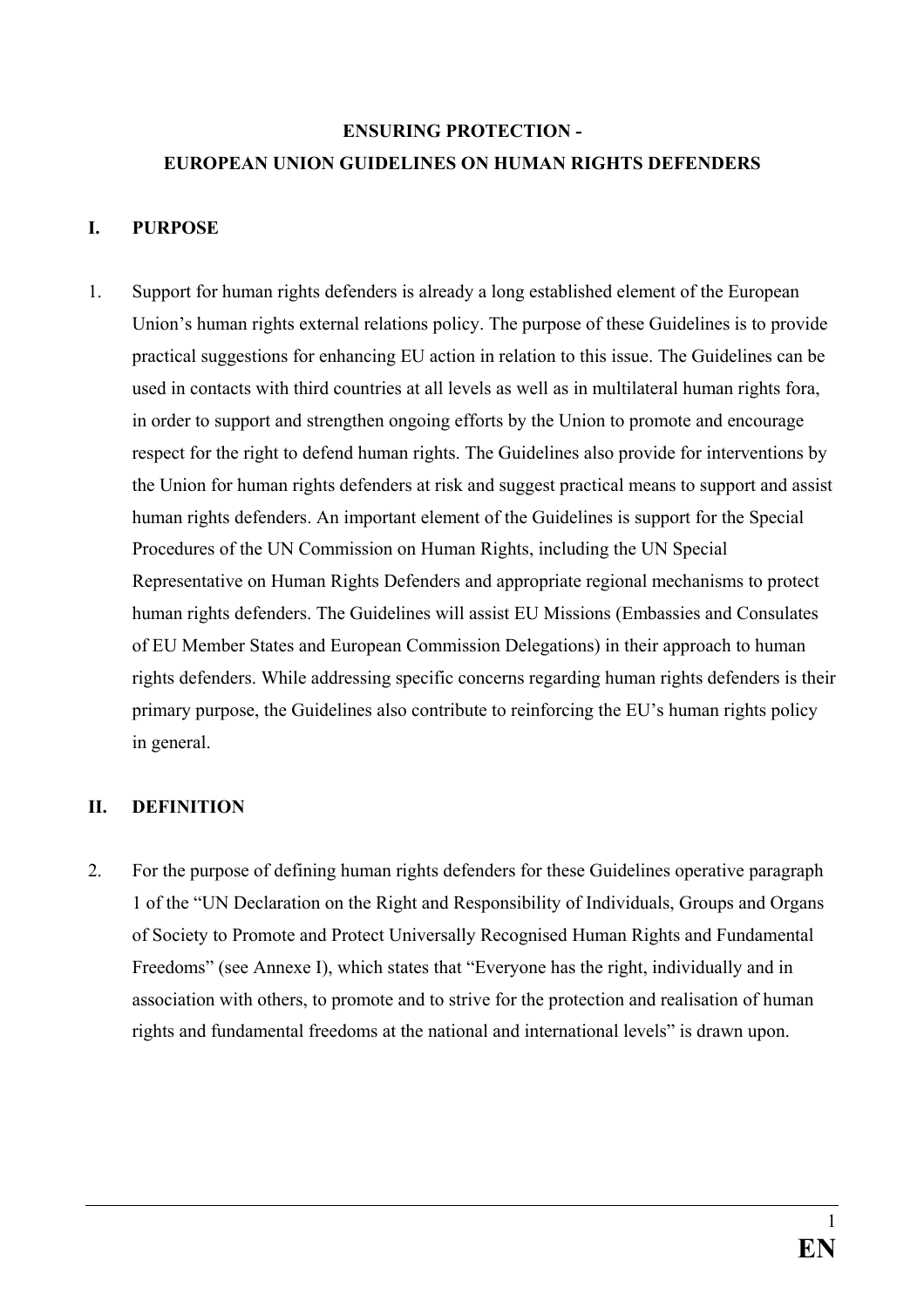3. Human rights defenders are those individuals, groups and organs of society that promote and protect universally recognised human rights and fundamental freedoms. Human rights defenders seek the promotion and protection of civil and political rights as well as the promotion, protection and realisation of economic, social and cultural rights. Human rights defenders also promote and protect the rights of members of groups such as indigenous communities. The definition does not include those individuals or groups who commit or propagate violence.

# **III. INTRODUCTION**

- 4. The EU supports the principles contained in the Declaration on the Right and responsibility of Individuals, Groups and Organs of Society to Promote and Protect Universally Recognised Human Rights and Fundamental Freedoms. Although the primary responsibility for the promotion and protection of human rights lies with states, the EU recognises that individuals, groups and organs of society all play important parts in furthering the cause of human rights. The activities of human rights defenders include:
	- documenting violations;
	- seeking remedies for victims of such violations through the provision of legal, psychological, medical or other support; and
	- combating cultures of impunity which serve to cloak systematic and repeated breaches of human rights and fundamental freedoms.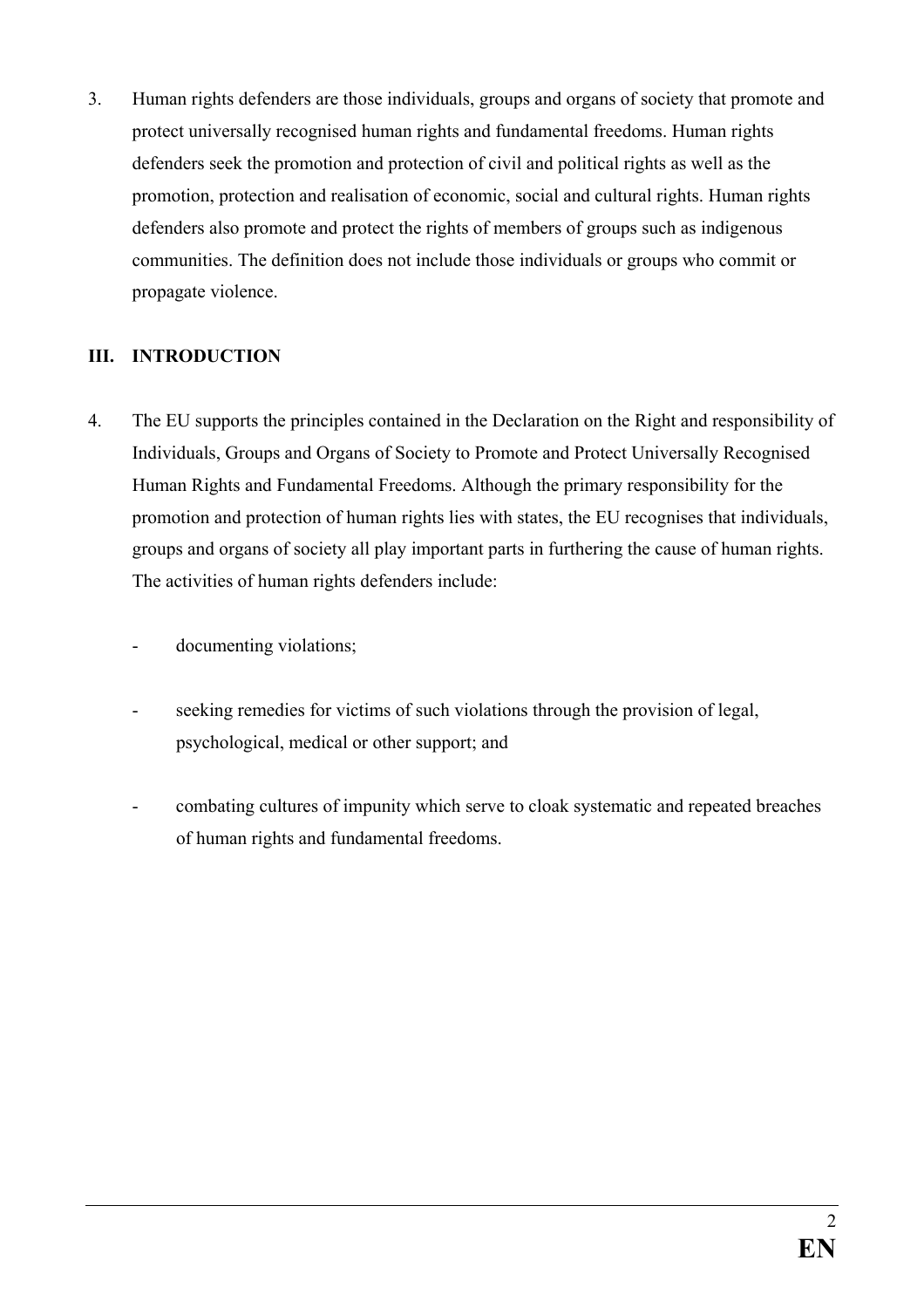- 5. The work of human rights defenders often involves criticism of government's policies and actions. However, governments should not see this as a negative. The principle of allowing room for independence of mind and free debate on a government's policies and actions is fundamental, and is a tried and tested way of establishing a better level of protection of human rights. Human rights defenders can assist governments in promoting and protecting human rights. As part of consultation processes they can play a key role in helping to draft appropriate legislation, and in helping to draw up national plans and strategies on human rights. This role too should be recognised and supported.
- 6. The EU acknowledges that the activities of Human Rights Defenders have over the years become more recognised. They have increasingly come to ensure greater protection for the victims of violations. However, this progress has been achieved at a high price: the defenders themselves have increasingly become targets of attacks and their rights are violated in many countries. The EU believes it is important to ensure the safety and protect the rights of human rights defenders. In this regard it is important to apply a gender perspective when approaching the issue of human rights defenders.

# **IV. OPERATIONAL GUIDELINES**

7. The operational part of the Guideline is meant to identify ways and means to effectively work towards the promotion and protection of human rights defenders in third countries, within the context of the Common Foreign and Security Policy.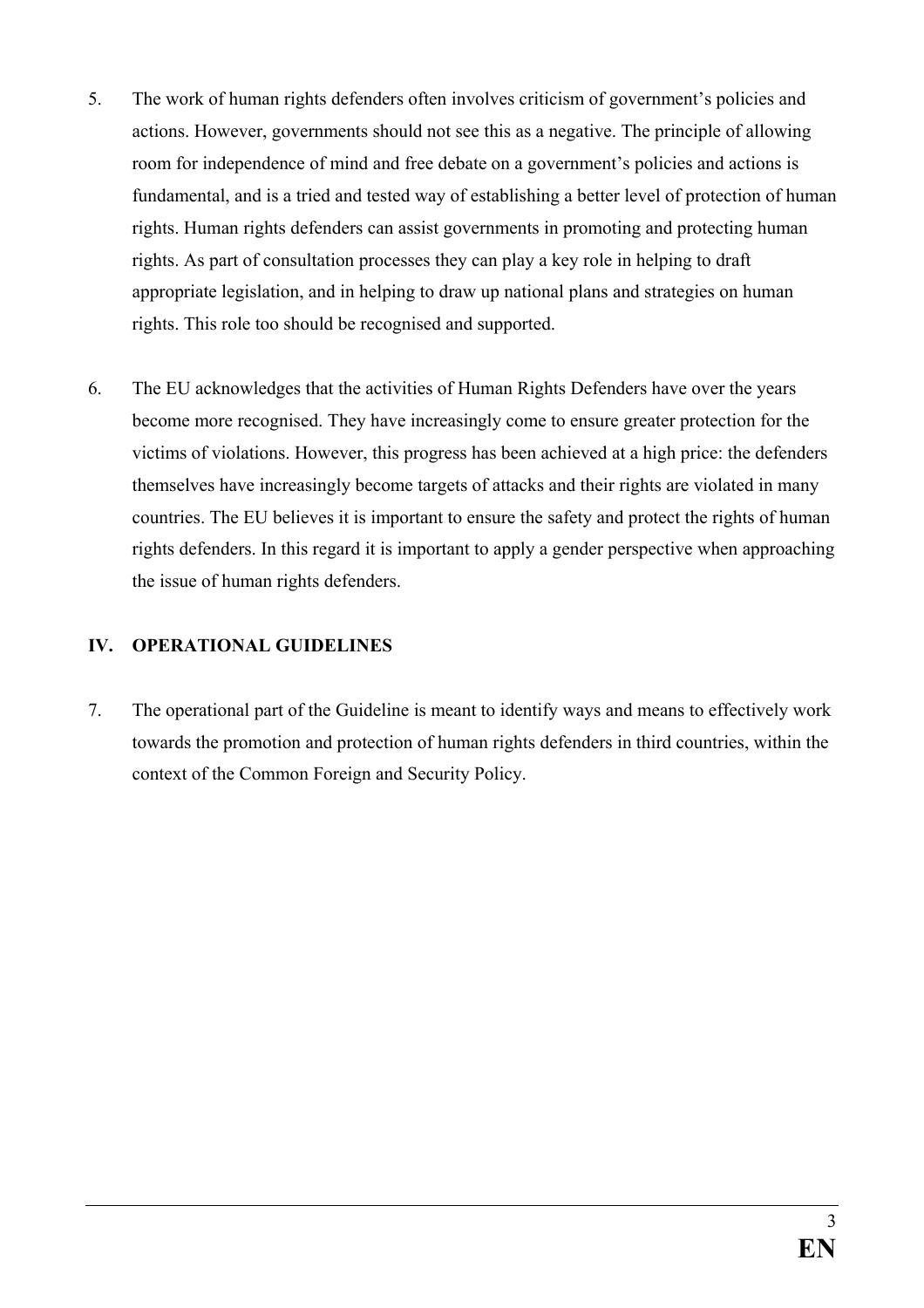#### **Monitoring, reporting and assessment**

- 8. EU Heads of Mission are already requested to provide periodic reports on the human rights situation in their countries of accreditation. The Council Working Party on Human Rights (COHOM) has recently approved the outline of fact sheets to facilitate this task. In line with these fact sheets Missions should address the situation of human rights defenders in their reporting, noting in particular the occurrence of any threats or attacks against human rights defenders. In this contexts HoMs should be aware that the institutional framework can have a major impact on the ability of human rights defenders to undertake their work in safety. Issues such as legislative, judicial, administrative or other appropriate measures, undertaken by States to protect persons against any violence, threats retaliation, de facto or de jure adverse discrimination, pressure or any other arbitrary action as a consequence of his or her legitimate exercise of any of the rights referred to the UN Declaration on Human Rights Defenders are all relevant in this regard. Where it is called for, HoMs should make recommendations to COHOM for possible EU actions, including condemnation of threats and attacks against human rights defenders, as well as for demarches and public statements where human rights defenders are at immediate or serious risk. HoMs should also report on the effectiveness of EU actions in their reports.
- 9. The HoMs reports and other relevant information, such as reports and recommendations from the Special Representative of the Secretary General for Human Rights Defenders, UN Special Rapporteurs and Treaty Bodies as well as non-governmental organisations, will enable COHOM and other relevant working parties, to identify situations where EU actions are called upon and decide actions to be taken or, where appropriate, make recommendations for such action to PSC / Council.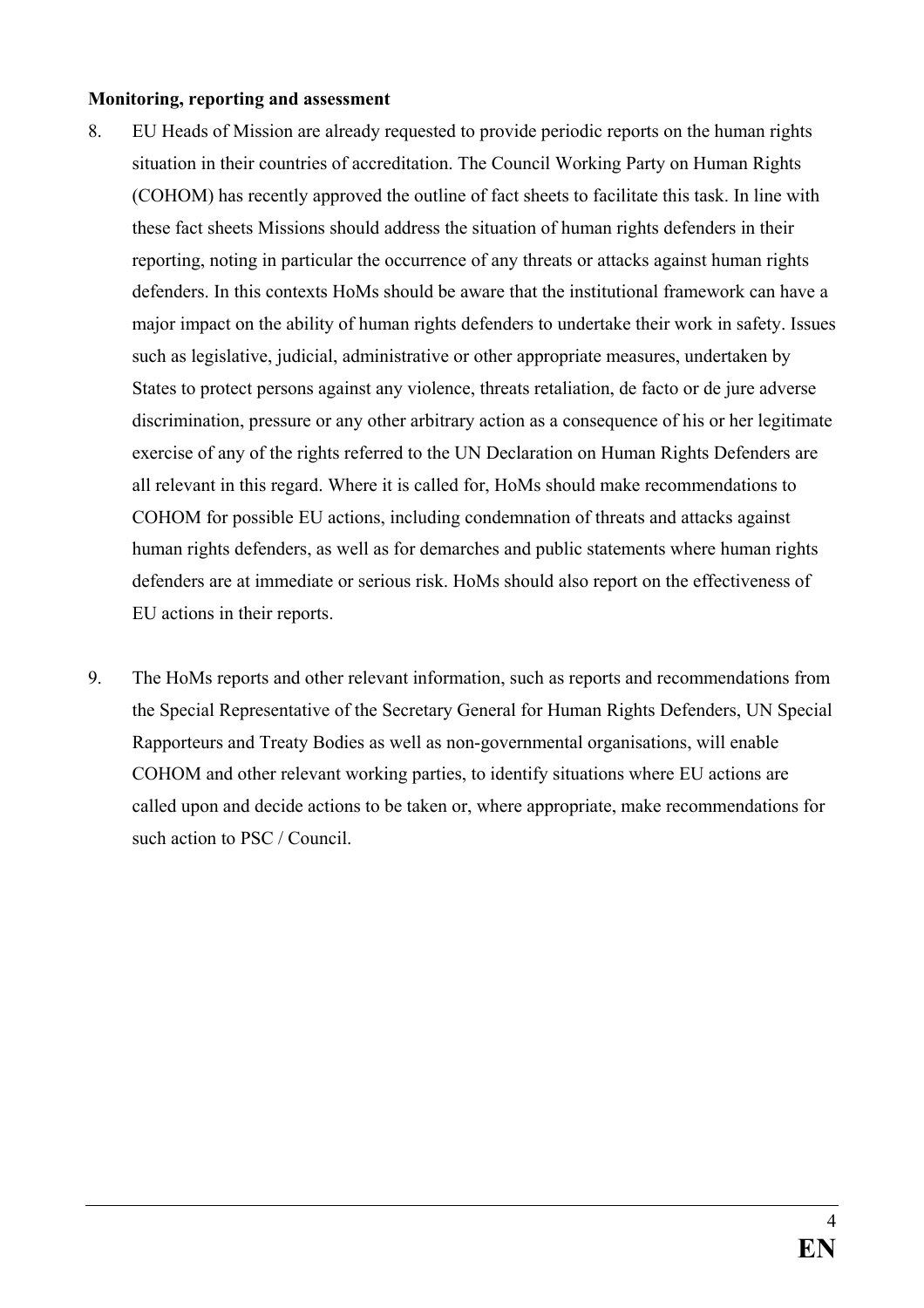#### **Role of EU Missions in supporting and protecting human rights defenders**

- 10. In many third countries EU Missions (Embassies of EU Member States and European Commission Delegations) are the primary interface between the Union and its Member States and human rights defenders on the ground. They therefore have an important role to play in putting into practice the EU's policy towards human rights defenders. EU Missions should therefore seek to adopt a proactive policy towards human rights defenders. They should at the same time be aware that in certain cases EU action could lead to threats or attacks against human rights defenders. They should therefore where appropriate consult with human rights defenders in relation to actions which might be contemplated. Measures that EU Missions could take include:
	- co-ordinating closely and sharing information on human rights defenders, including those at risk;
	- maintaining, suitable contacts with human rights defenders, including by receiving them in Missions and visiting their areas of work, consideration could be given to appointing specific liaison officers, where necessary on a burden sharing basis, for this purpose;
	- providing, as and where appropriate, visible recognition to human rights defenders, through the use of appropriate publicity, visits or invitations;
	- attending and observing, where appropriate, trials of human rights defenders.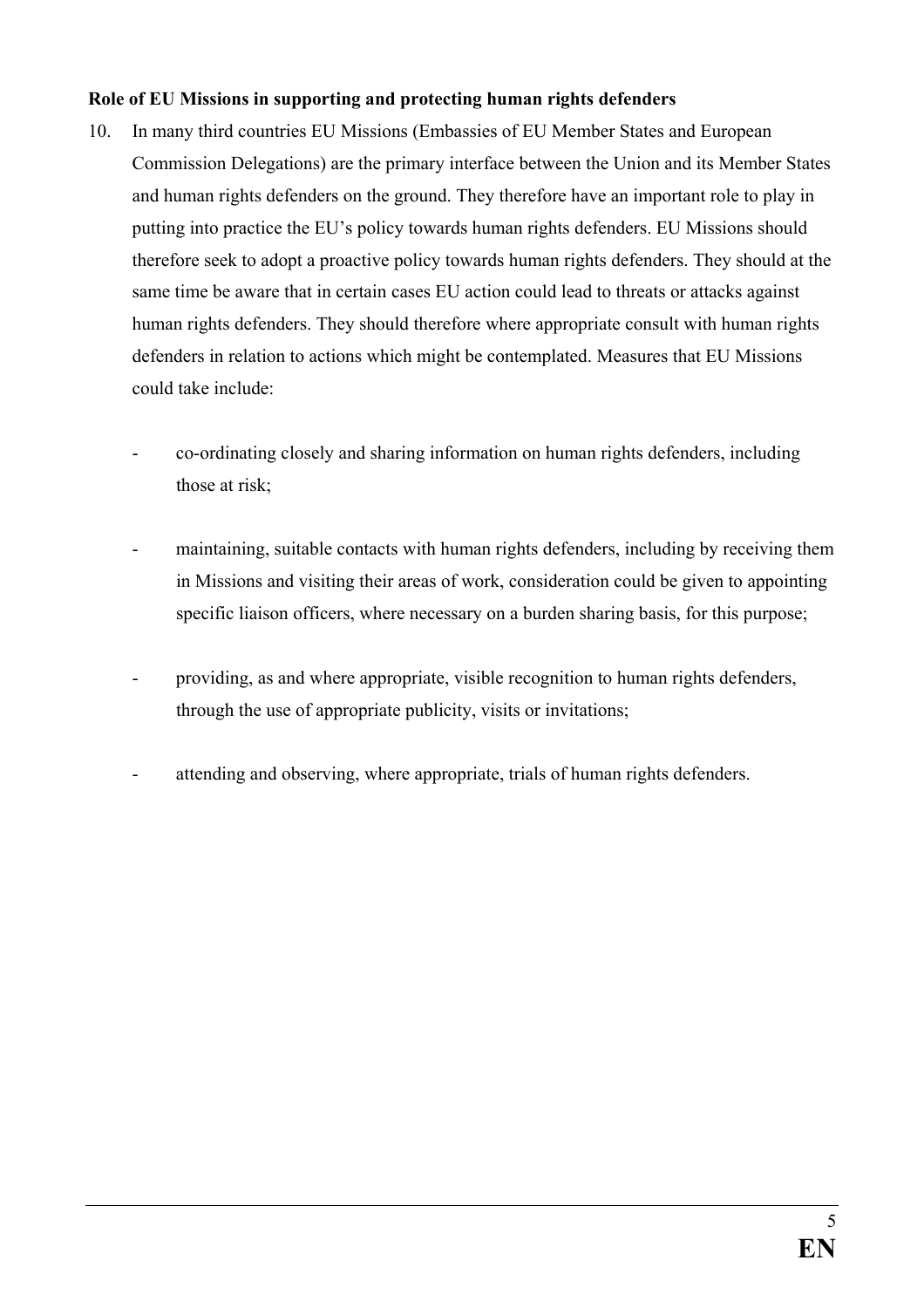# **Promotion of respect for human rights defenders in relations with third countries and in multilateral fora**

- 11. The EU's objective is to influence third countries to carry out their obligations to respect the rights of human rights defenders and to protect them from attacks and threats from non-state actors. In its contacts with third countries, the EU will, when deemed necessary, express the need for all countries to adhere to and comply with the relevant international norms and standards, in particular the UN Declaration. The overall objective should be to bring about an environment where human rights defenders can operate freely. The EU will make its objectives known as an integral part of its human rights policy and will stress the importance it attaches to the protection of human rights defenders. Actions in support of these objectives will include:
	- where the Presidency, or the High Representative for the CFSP or EU Special Representatives and Envoys, or European Commission are making country visits they will, where appropriate, include meetings with, and raising individual cases of, human rights defenders as an integral and part of their visits to third countries;
	- the human rights component of political dialogues between the EU and third countries and regional organisations, will, where relevant, include the situation of human rights defenders. The EU will underline its support for human rights defenders and their work, and raise individual cases of concern whenever necessary;
	- working closely with other like minded countries with similar views notably in the UN Commission on Human Rights and the UN General Assembly;
	- promoting the strengthening of existing regional mechanisms for the protection of human rights defenders, such as the focal point on human rights defenders of the African Commission on Human and Peoples' Rights and the special Human Rights Defenders Unit within the Inter-American Commission on Human Rights, and the creation of appropriate mechanisms in regions where they do not exist.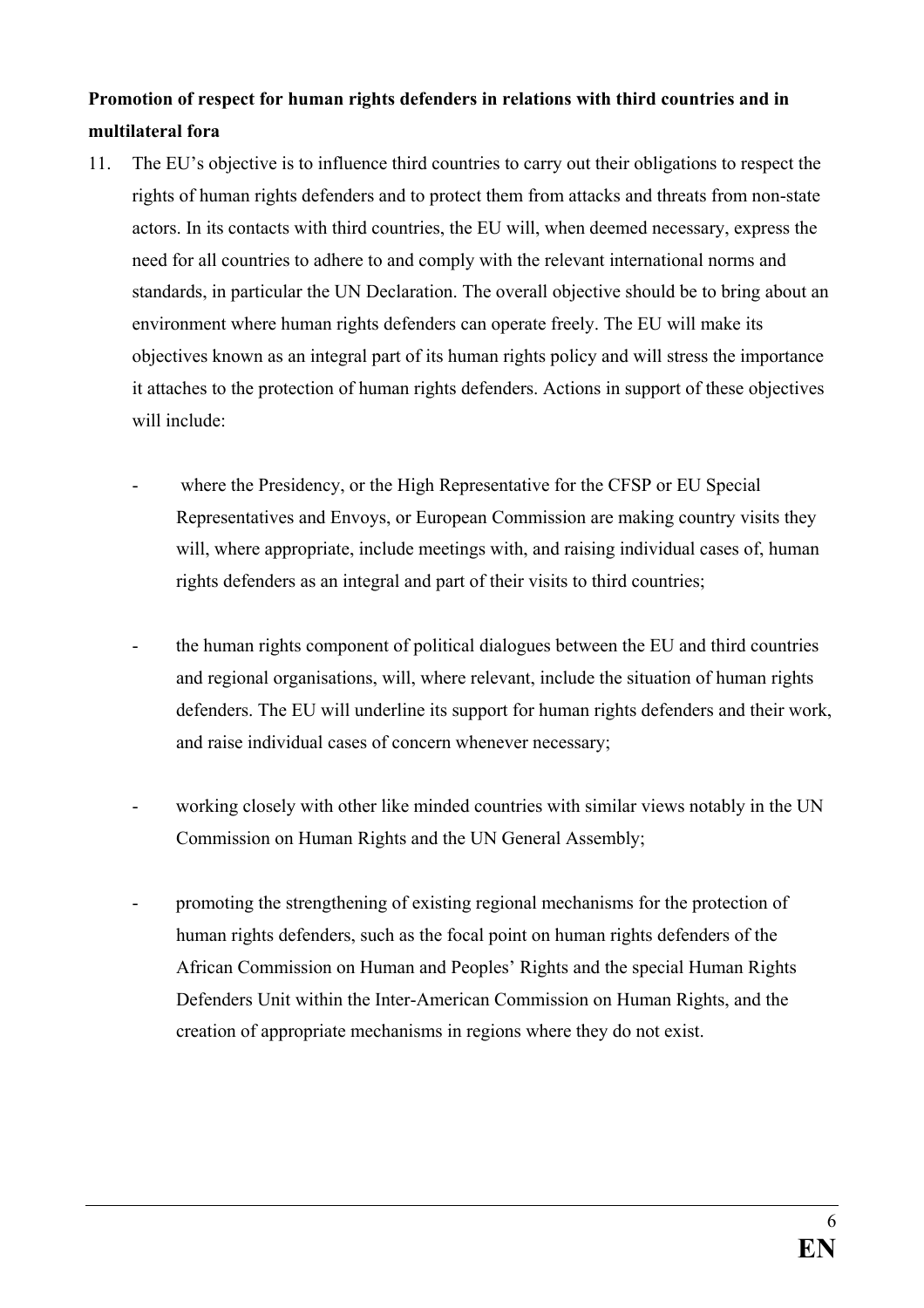# **Support for Special Procedures of the UN Commission on Human Rights, including the Special Representative on Human Rights Defenders**

- 12. The EU recognises that the Special Procedures of the UN Commission on Human Rights (Special Rapporteurs, Special Representatives, Independent Experts and Working Groups) are vital to international efforts to protect human rights defenders because of their independence and impartiality; their ability to act and speak out on violations against human rights defenders worldwide and undertake country visits. While the Special Representative for Human Rights Defenders has a particular role in this regard the mandates of other Special Procedures are also of relevance to human rights defenders. The EU's actions in support of the Special Procedures will include:
	- encouraging states to accept as a matter of principle requests for country visits by UN Special Procedures;
	- promoting via EU Missions, the use of UN thematic mechanisms by local human rights communities and human rights defenders including, but not limited to facilitating the establishment of contacts with, and exchange information between, thematic mechanisms and human rights defenders;
	- since the Special Procedures are unable to carry out their mandate in the absence of adequate resources, EU Member States will support the allocation of sufficient funds from the general budget to the Office of the High Commissioner for Human Rights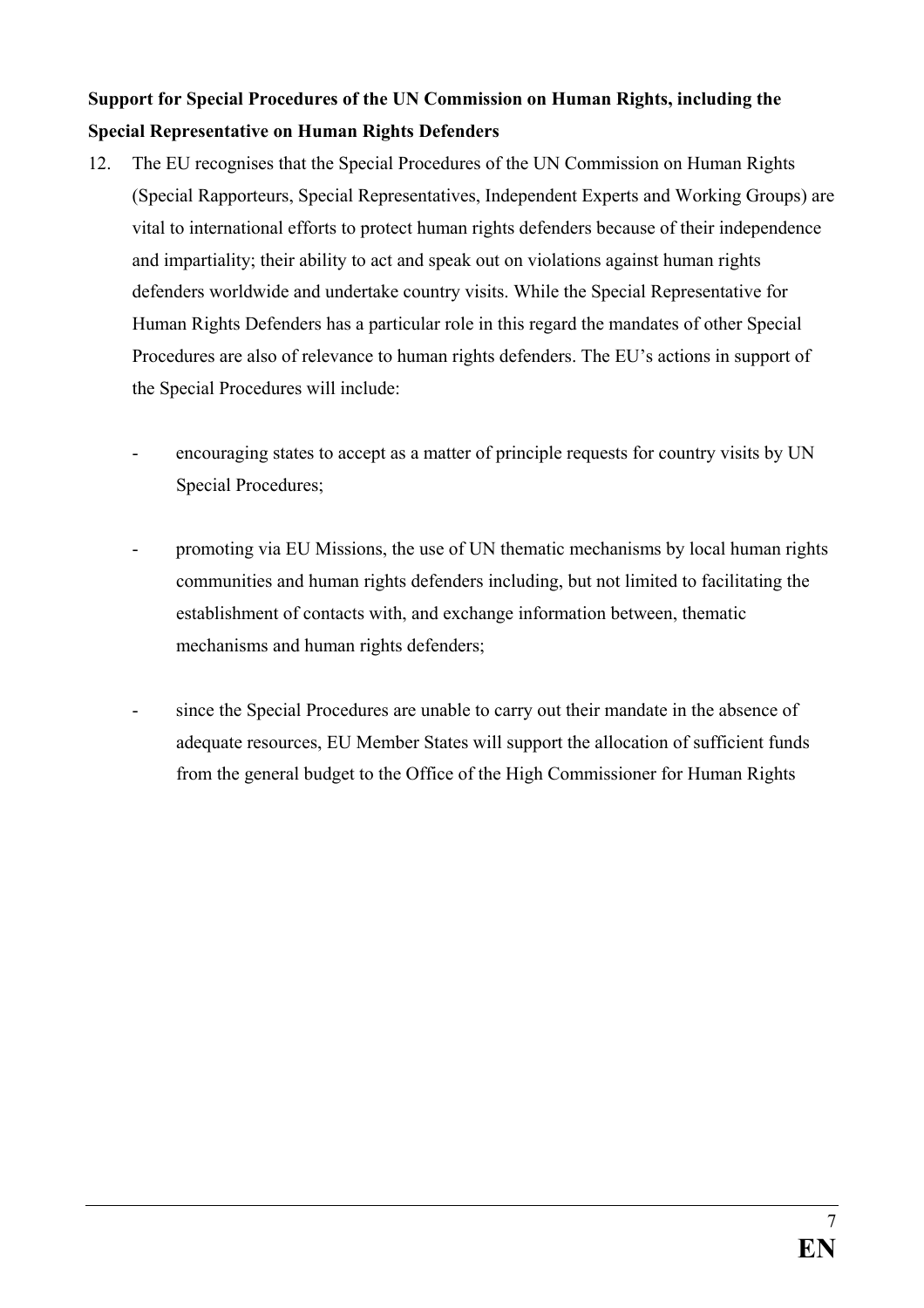## **Practical supports for Human Rights Defenders including through Development Policy**

- 13. Programmes of the European Community and Member States aimed at assisting in the development of democratic processes and institutions, and the promotion and protection of human rights in developing countries are among a wide range of practical supports for assisting human rights defenders. These can include but are not necessarily limited to the development co-operation programmes of Member States. Practical supports can include the following:
	- bi-lateral human rights and democratisation programmes of the European Community and Member States should take further account of the need to assist the development of democratic processes and institutions, and the promotion and protection of human rights in developing countries by, inter alia, supporting human rights defenders through such activities as capacity building and public awareness campaigns;
	- by encouraging and supporting the establishment, and work, of national bodies for the promotion and protection of human rights, established in accordance with the Paris Principles, including, National Human Rights Institutions, Ombudsman's Offices and Human Rights Commissions.
	- assisting in the establishment of networks of human rights defenders at an international level, including by facilitating meetings of human rights defenders;
	- seeking to ensure that human rights defenders in third countries can access resources, including financial, from abroad;
	- by ensuring that human rights educations programmes promote, inter alia, the UN Declaration on Human Rights Defenders.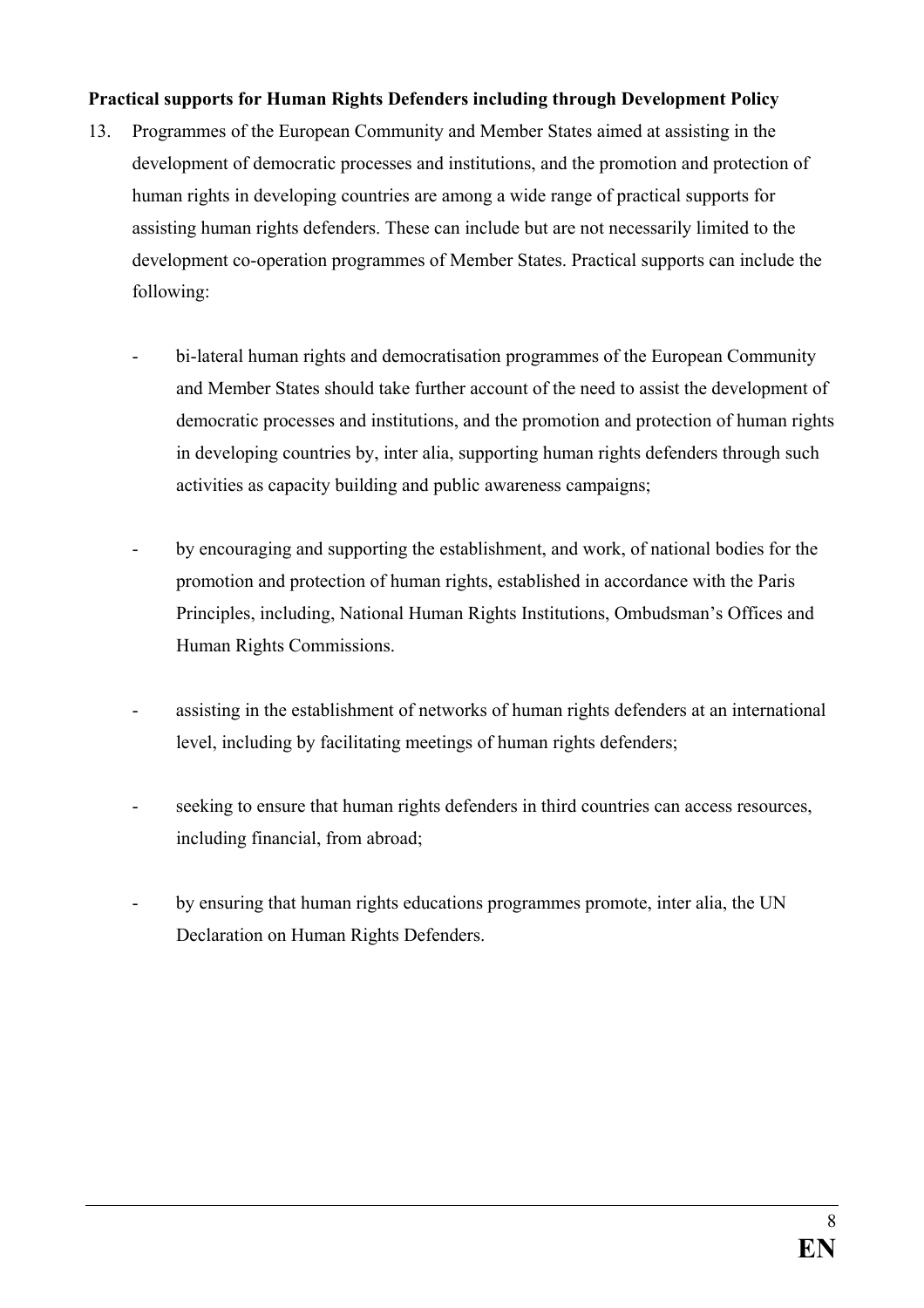## **Role of Council Working Parties**

- 14. In accordance with its mandate COHOM will keep under review the implementation and follow-up to the Guidelines on Human Rights Defenders in close co-ordination and cooperation with other relevant Council Working Parties. This will include:
	- promoting the integration of the issue of human rights defenders into relevant EU policies and actions;
	- undertaking reviews of the implementation of the Guidelines at appropriate intervals;
	- continuing to examine, as appropriate, further ways of co-operating with UN and other international and regional mechanisms in support of human rights defenders.
	- Reporting to Council, via PSC and COREPER, as appropriate on an annual basis on progress made towards implementing the Guidelines.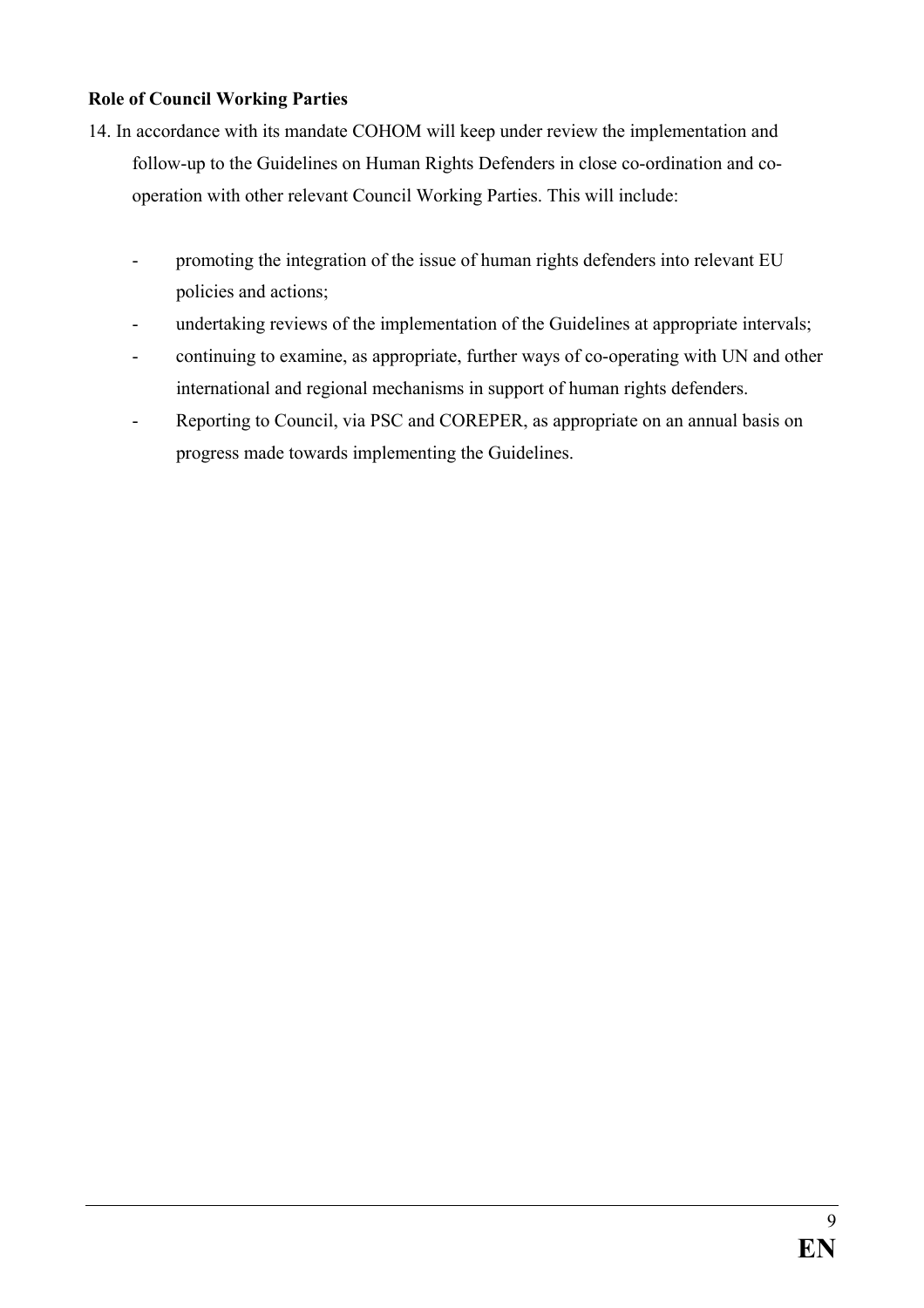# **Declaration on the Right and Responsibility of Individuals, Groups and Organs of Society to Promote and Protect Universally Recognized Human Rights and Fundamental Freedoms**

#### *The General Assembly,*

*Reaffirming* the importance of the observance of the purposes and principles of the Charter of the United Nations for the promotion and protection of all human rights and fundamental freedoms for all persons in all countries of the world,

*Reaffirming also* the importance of the Universal Declaration of Human Rights2 and the International Covenants on Human Rights as basic elements of international efforts to promote universal respect for and observance of human rights and fundamental freedoms and the importance of other human rights instruments adopted within the United Nations system, as well as those at the regional level,

*Stressing* that all members of the international community shall fulfil, jointly and separately, their solemn obligation to promote and encourage respect for human rights and fundamental freedoms for all without distinction of any kind, including distinctions based on race, colour, sex, language, religion, political or other opinion, national or social origin, property, birth or other status, and reaffirming the particular importance of achieving international cooperation to fulfil this obligation according to the Charter,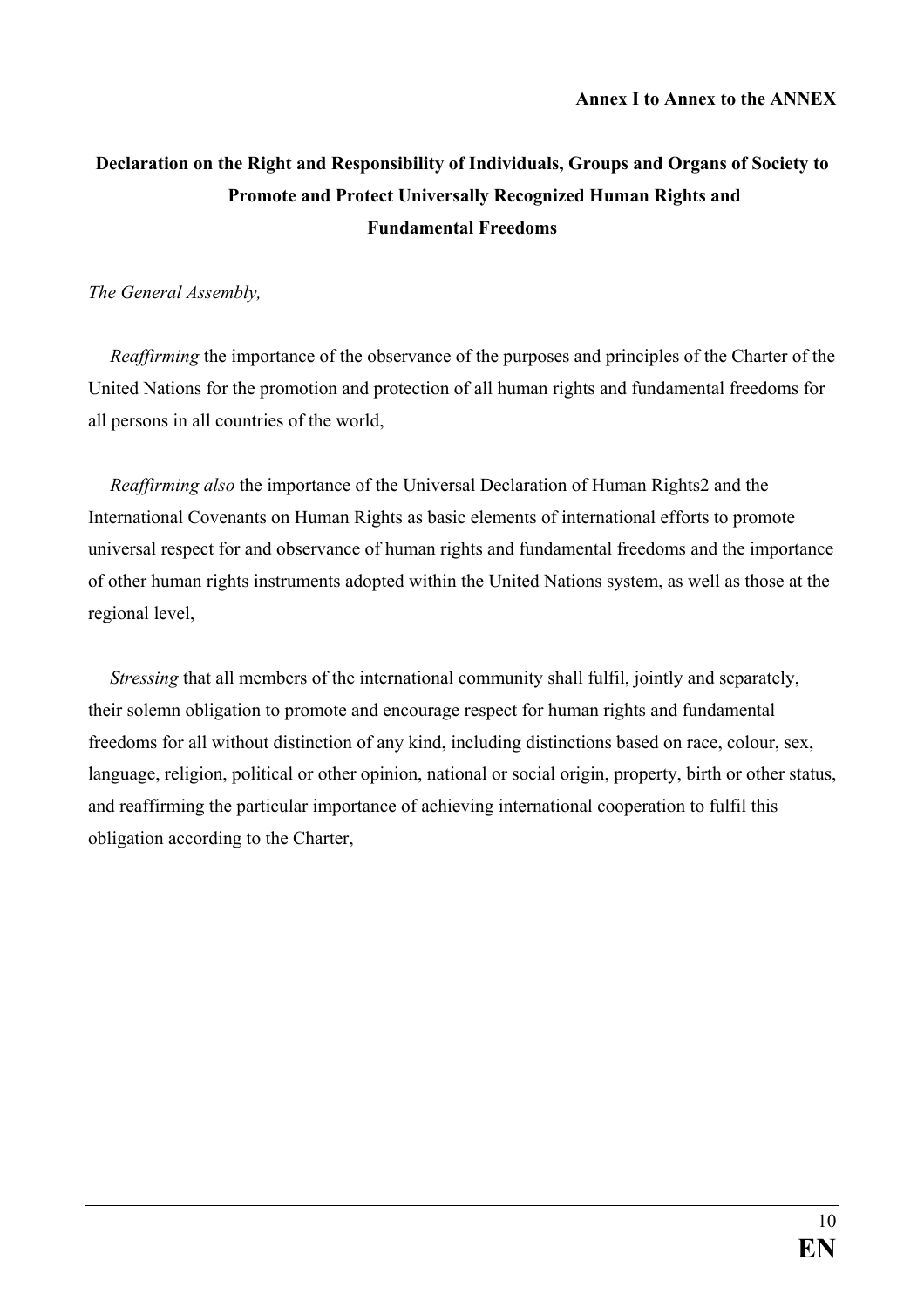*Acknowledging* the important role of international cooperation for, and the valuable work of individuals, groups and associations in contributing to, the effective elimination of all violations of human rights and fundamental freedoms of peoples and individuals, including in relation to mass, flagrant or systematic violations such as those resulting from apartheid, all forms of racial discrimination, colonialism, foreign domination or occupation, aggression or threats to national sovereignty, national unity or territorial integrity and from the refusal to recognize the right of peoples to self-determination and the right of every people to exercise full sovereignty over its wealth and natural resources,

*Recognizing* the relationship between international peace and security and the enjoyment of human rights and fundamental freedoms, and mindful that the absence of international peace and security does not excuse non-compliance,

*Reiterating* that all human rights and fundamental freedoms are universal, indivisible, interdependent and interrelated and should be promoted and implemented in a fair and equitable manner, without prejudice to the implementation of each of those rights and freedoms,

*Stressing* that the prime responsibility and duty to promote and protect human rights and fundamental freedoms lie with the State,

*Recognizing* the right and the responsibility of individuals, groups and associations to promote respect for and foster knowledge of human rights and fundamental freedoms at the national and international levels,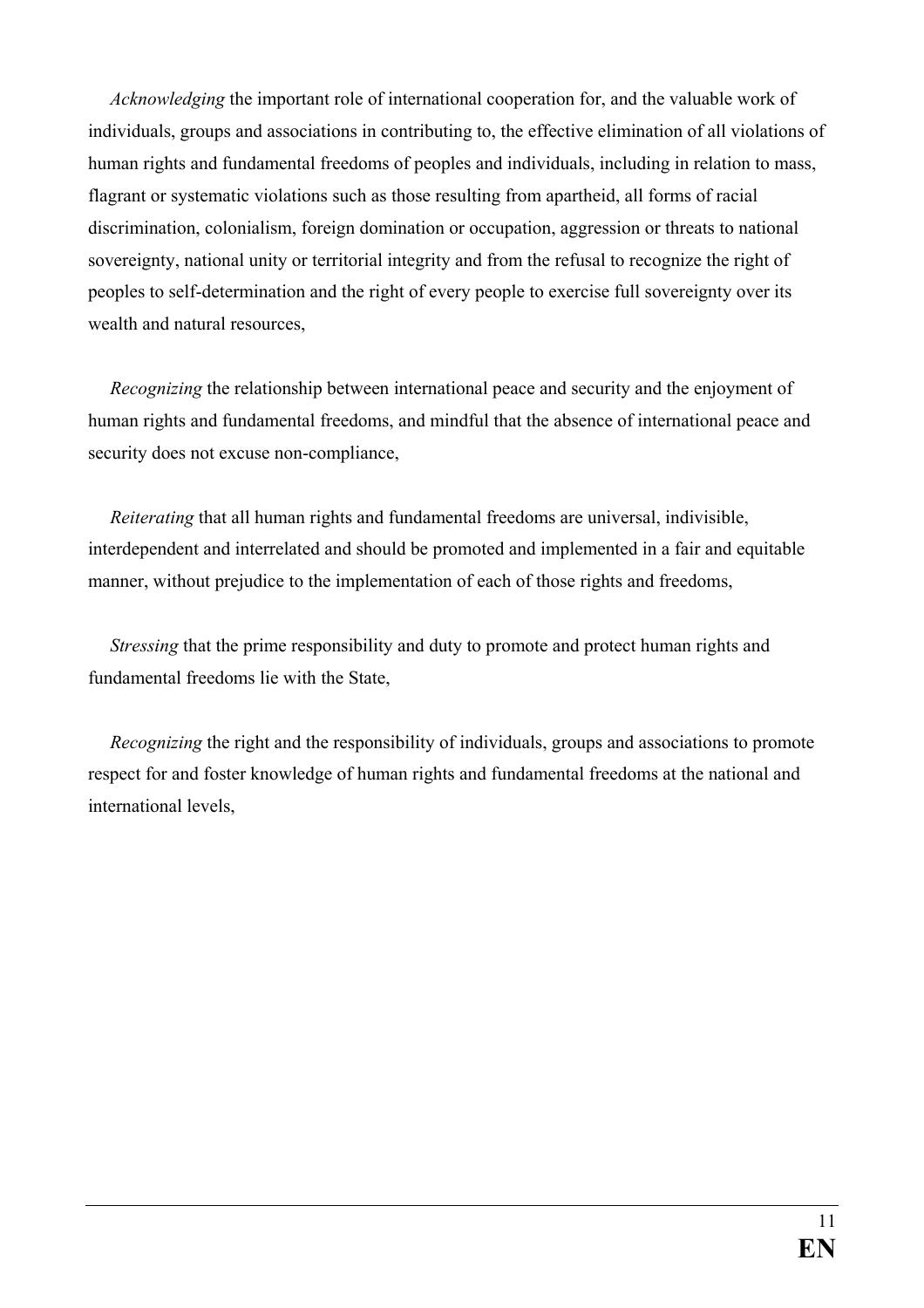Everyone has the right, individually and in association with others, to promote and to strive for the protection and realization of human rights and fundamental freedoms at the national and international levels.

## *Article 2*

- 1. Each State has a prime responsibility and duty to protect, promote and implement all human rights and fundamental freedoms, inter alia, by adopting such steps as may be necessary to create all conditions necessary in the social, economic, political and other fields, as well as the legal guarantees required to ensure that all persons under its jurisdiction, individually and in association with others, are able to enjoy all those rights and freedoms in practice.
- 2. Each State shall adopt such legislative, administrative and other steps as may be necessary to ensure that the rights and freedoms referred to in the present Declaration are effectively guaranteed.

## *Article 3*

Domestic law consistent with the Charter of the United Nations and other international obligations of the State in the field of human rights and fundamental freedoms is the juridical framework within which human rights and fundamental freedoms should be implemented and enjoyed and within which all activities referred to in the present Declaration for the promotion, protection and effective realization of those rights and freedoms should be conducted.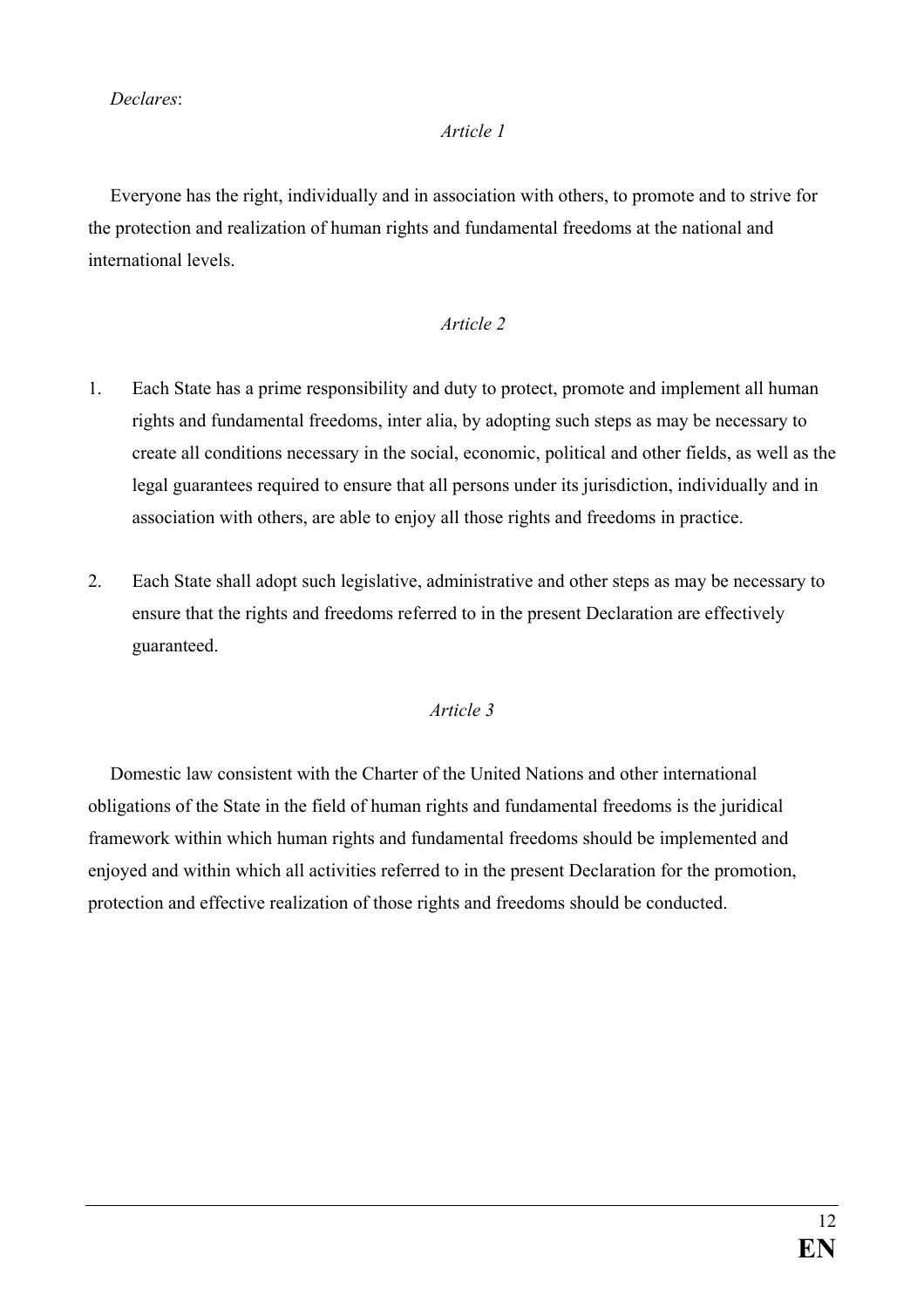Nothing in the present Declaration shall be construed as impairing or contradicting the purposes and principles of the Charter of the United Nations or as restricting or derogating from the provisions of the Universal Declaration of Human Rights,2 the International Covenants on Human Rights and other international instruments and commitments applicable in this field.

#### *Article 5*

For the purpose of promoting and protecting human rights and fundamental freedoms, everyone has the right, individually and in association with others, at the national and international levels:

(a) To meet or assemble peacefully;

(b) To form, join and participate in non-governmental organizations, associations or groups;

(c) To communicate with non-governmental or intergovernmental organizations.

#### *Article 6*

Everyone has the right, individually and in association with others:

- (a) To know, seek, obtain, receive and hold information about all human rights and fundamental freedoms, including having access to information as to how those rights and freedoms are given effect in domestic legislative, judicial or administrative systems;
- (b) As provided for in human rights and other applicable international instruments, freely to publish, impart or disseminate to others views, information and knowledge on all human rights and fundamental freedoms;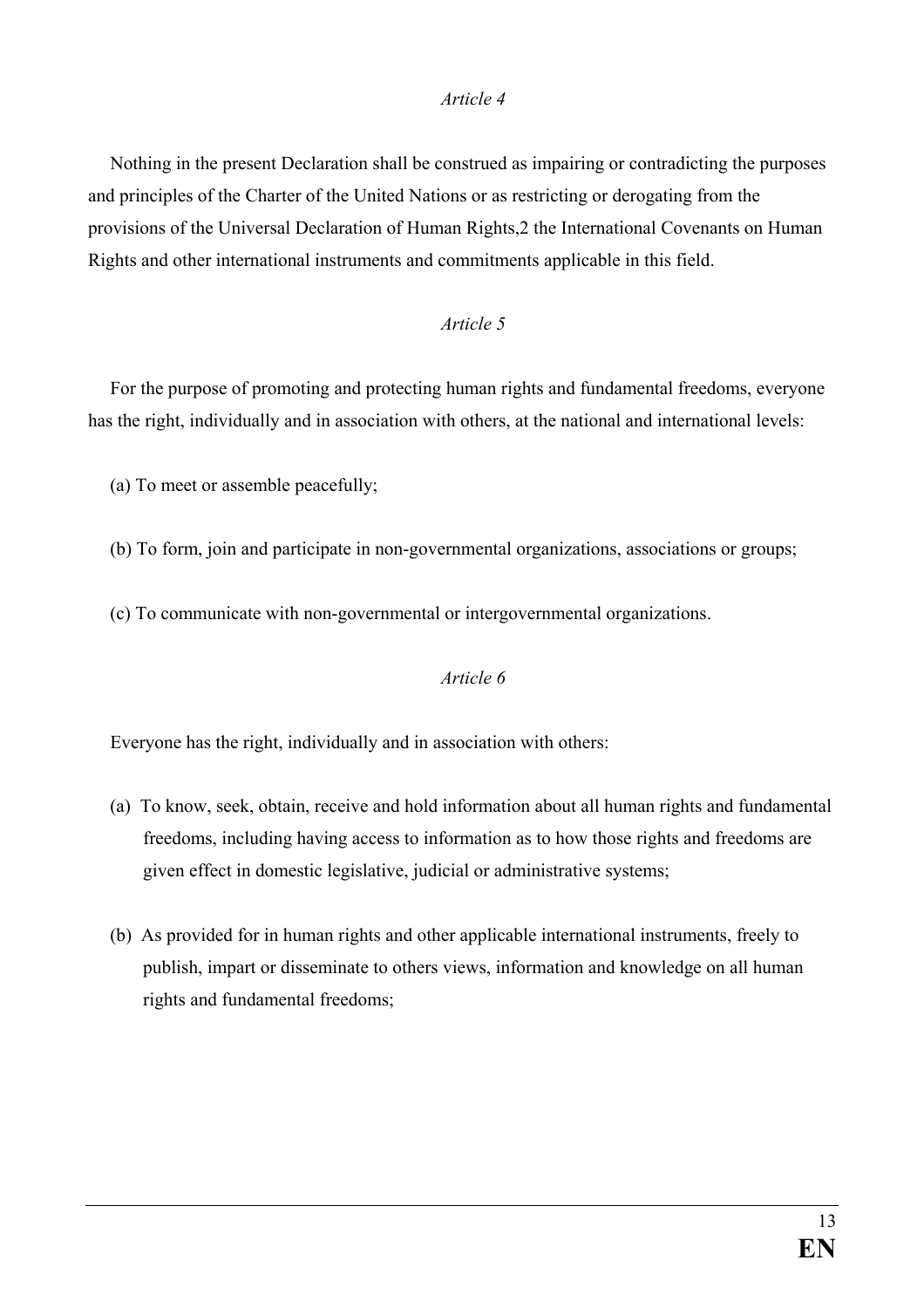(c) To study, discuss, form and hold opinions on the observance, both in law and in practice, of all human rights and fundamental freedoms and, through these and other appropriate means, to draw public attention to those matters.

## *Article 7*

Everyone has the right, individually and in association with others, to develop and discuss new human rights ideas and principles and to advocate their acceptance.

## *Article 8*

- 1. Everyone has the right, individually and in association with others, to have effective access, on a non-discriminatory basis, to participation in the government of his or her country and in the conduct of public affairs.
- 2. This includes, inter alia, the right, individually and in association with others, to submit to governmental bodies and agencies and organizations concerned with public affairs criticism and proposals for improving their functioning and to draw attention to any aspect of their work that may hinder or impede the promotion, protection and realization of human rights and fundamental freedoms.

## *Article 9*

1. In the exercise of human rights and fundamental freedoms, including the promotion and protection of human rights as referred to in the present Declaration, everyone has the right, individually and in association with others, to benefit from an effective remedy and to be protected in the event of the violation of those rights.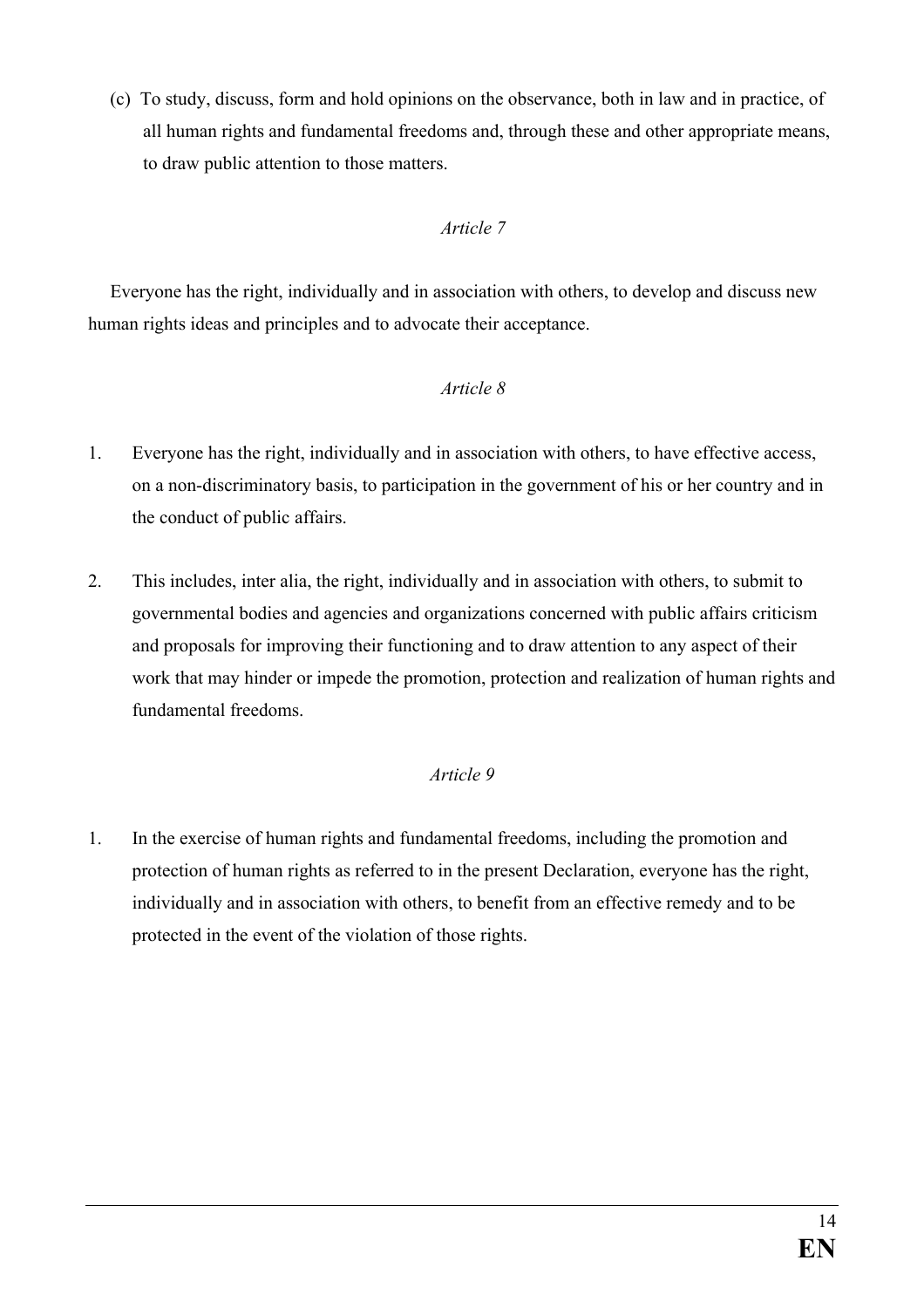- 2. To this end, everyone whose rights or freedoms are allegedly violated has the right, either in person or through legally authorized representation, to complain to and have that complaint promptly reviewed in a public hearing before an independent, impartial and competent judicial or other authority established by law and to obtain from such an authority a decision, in accordance with law, providing redress, including any compensation due, where there has been a violation of that person's rights or freedoms, as well as enforcement of the eventual decision and award, all without undue delay.
- 3. To the same end, everyone has the right, individually and in association with others, inter alia:
	- (a) To complain about the policies and actions of individual officials and governmental bodies with regard to violations of human rights and fundamental freedoms, by petition or other appropriate means, to competent domestic judicial, administrative or legislative authorities or any other competent authority provided for by the legal system of the State, which should render their decision on the complaint without undue delay;
	- (b) To attend public hearings, proceedings and trials so as to form an opinion on their compliance with national law and applicable international obligations and commitments;
	- (c) To offer and provide professionally qualified legal assistance or other relevant advice and assistance in defending human rights and fundamental freedoms.
- 4. To the same end, and in accordance with applicable international instruments and procedures, everyone has the right, individually and in association with others, to unhindered access to and communication with international bodies with general or special competence to receive and consider communications on matters of human rights and fundamental freedoms.
- 5. The State shall conduct a prompt and impartial investigation or ensure that an inquiry takes place whenever there is reasonable ground to believe that a violation of human rights and fundamental freedoms has occurred in any territory under its jurisdiction.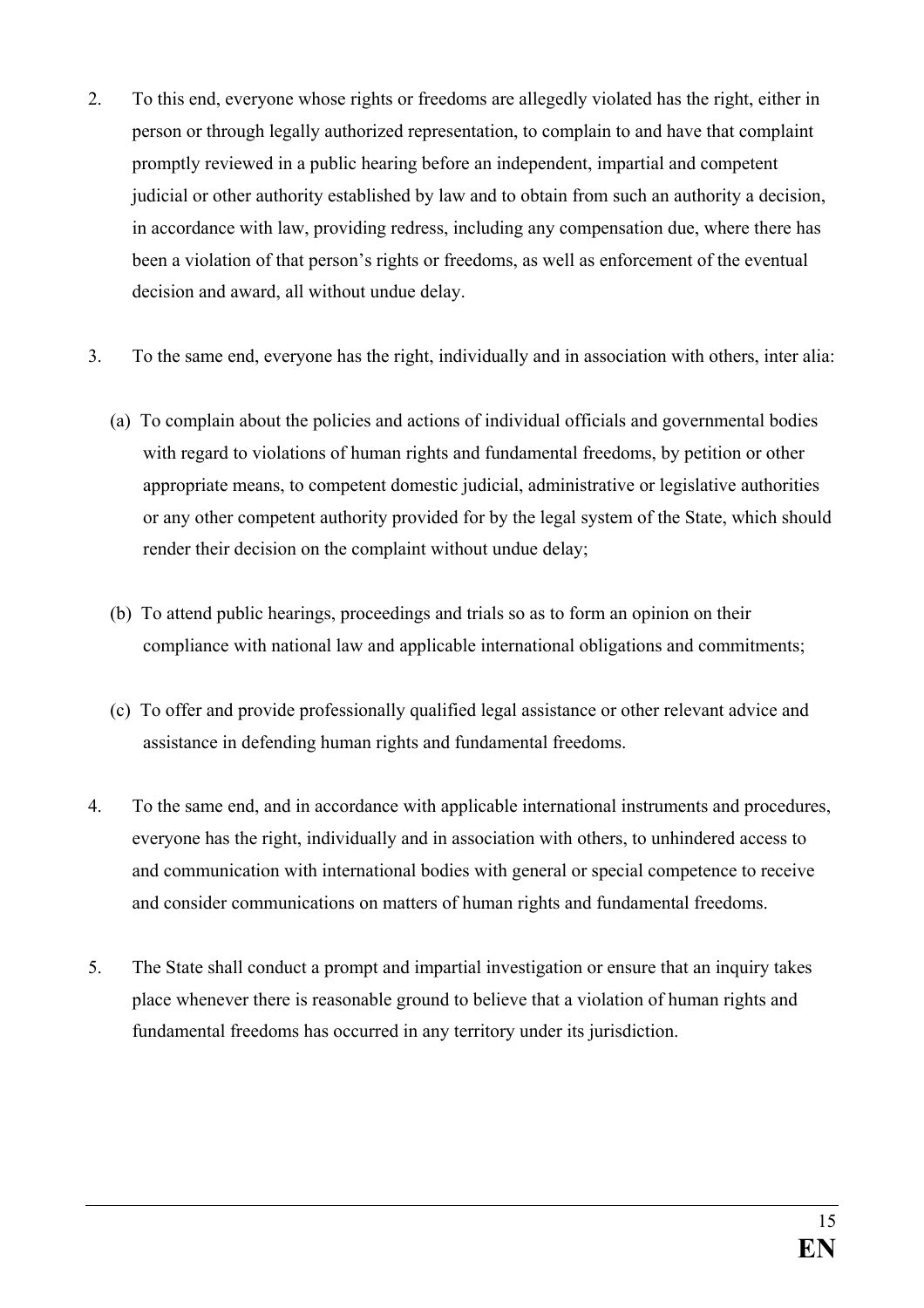No one shall participate, by act or by failure to act where required, in violating human rights and fundamental freedoms and no one shall be subjected to punishment or adverse action of any kind for refusing to do so.

#### *Article 11*

Everyone has the right, individually and in association with others, to the lawful exercise of his or her occupation or profession. Everyone who, as a result of his or her profession, can affect the human dignity, human rights and fundamental freedoms of others should respect those rights and freedoms and comply with relevant national and international standards of occupational and professional conduct or ethics.

#### *Article 12*

- 1. Everyone has the right, individually and in association with others, to participate in peaceful activities against \_violations of human rights and fundamental freedoms.
- 2. The State shall take all necessary measures to ensure the protection by the competent authorities of everyone, individually and in association with others, against any violence, threats, retaliation, de facto or de jure adverse discrimination, pressure or any other arbitrary action as a consequence of his or her legitimate exercise of the rights referred to in the present **Declaration**
- 3. In this connection, everyone is entitled, individually and in association with others, to be protected effectively under national law in reacting against or opposing, through peaceful means, activities and acts, including those by omission, attributable to States that result in violations of human rights and fundamental freedoms, as well as acts of violence perpetrated by groups or individuals that affect the enjoyment of human rights and fundamental freedoms.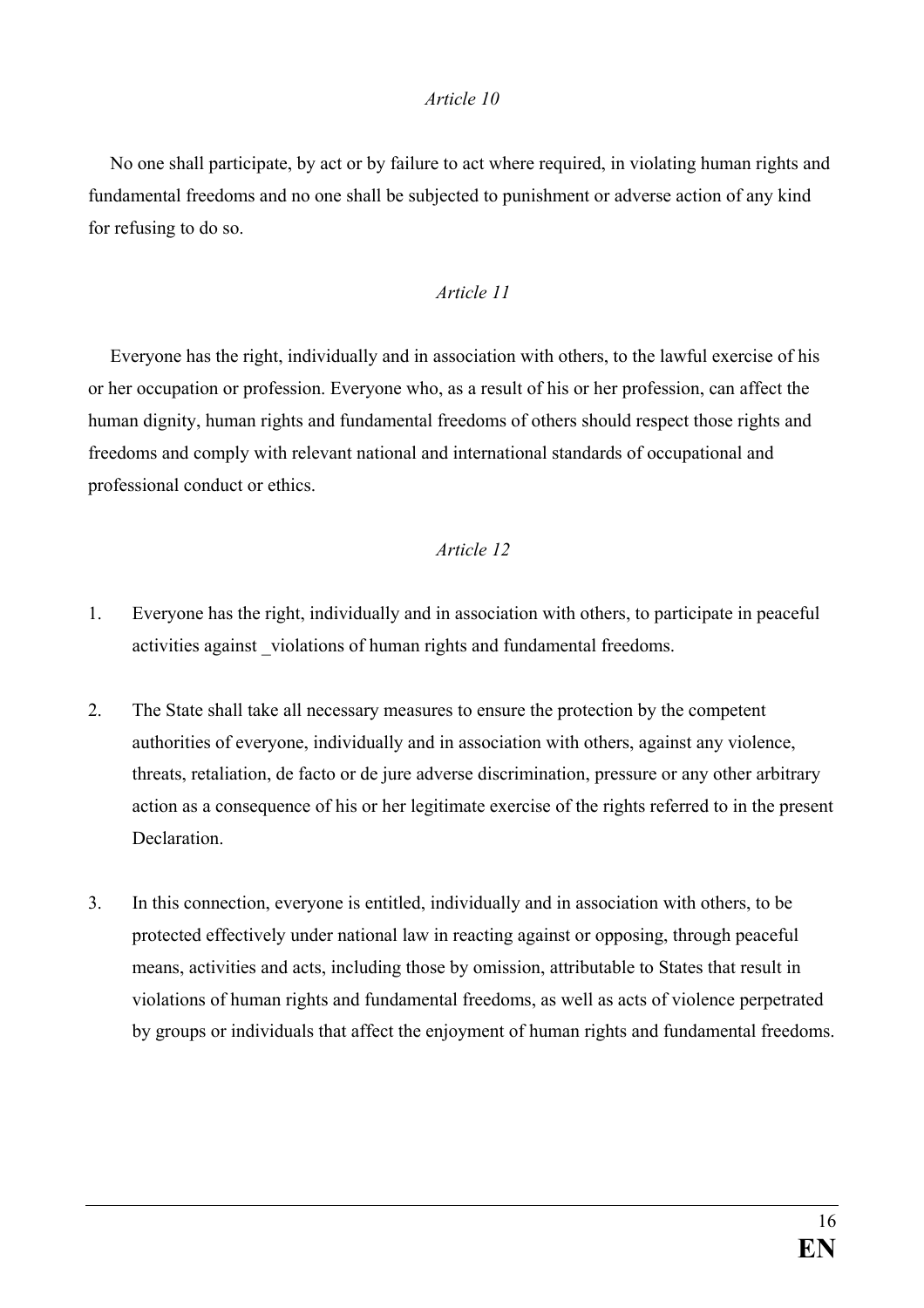Everyone has the right, individually and in association with others, to solicit, receive and utilize resources for the express purpose of promoting and protecting human rights and fundamental freedoms through peaceful means, in accordance with article 3 of the present Declaration.

## *Article 14*

- 1. The State has the responsibility to take legislative, judicial, administrative or other appropriate measures to promote the understanding by all persons under its jurisdiction of their civil, political, economic, social and cultural rights.
- 2. Such measures shall include, inter alia:
	- (a) The publication and widespread availability of national laws and regulations and of applicable basic international human rights instruments;
	- (b) Full and equal access to international documents in the field of human rights, including the periodic reports by the State to the bodies established by the international human rights treaties to which it is a party, as well as the summary records of discussions and the official reports of these bodies.
- 3. The State shall ensure and support, where appropriate, the creation and development of further independent national institutions for the promotion and protection of human rights and fundamental freedoms in all territory under its jurisdiction, whether they be ombudsmen, human rights commissions or any other form of national institution.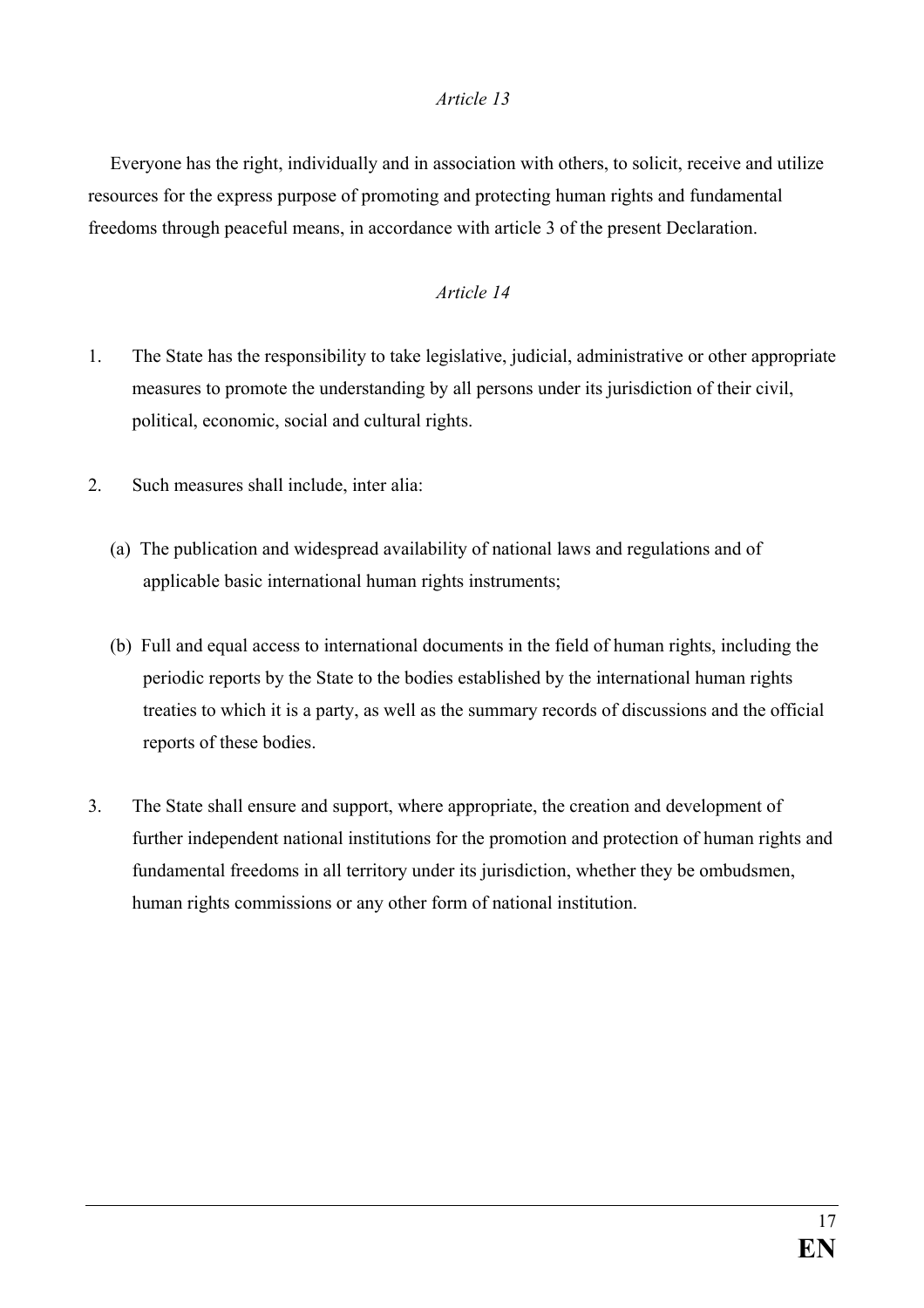The State has the responsibility to promote and facilitate the teaching of human rights and fundamental freedoms at all levels of education and to ensure that all those responsible for training lawyers, law enforcement officers, the personnel of the armed forces and public officials include appropriate elements of human rights teaching in their training programme.

#### *Article 16*

Individuals, non-governmental organizations and relevant institutions have an important role to play in contributing to making the public more aware of questions relating to all human rights and fundamental freedoms through activities such as education, training and research in these areas to strengthen further, inter alia, understanding, tolerance, peace and friendly relations among nations and among all racial and religious groups, bearing in mind the various backgrounds of the societies and communities in which they carry out their activities.

#### *Article 17*

In the exercise of the rights and freedoms referred to in the present Declaration, everyone, acting individually and in association with others, shall be subject only to such limitations as are in accordance with applicable international obligations and are determined by law solely for the purpose of securing due recognition and respect for the rights and freedoms of others and of meeting the just requirements of morality, public order and the general welfare in a democratic society.

#### *Article 18*

1. Everyone has duties towards and within the community, in which alone the free and full development of his or her personality is possible.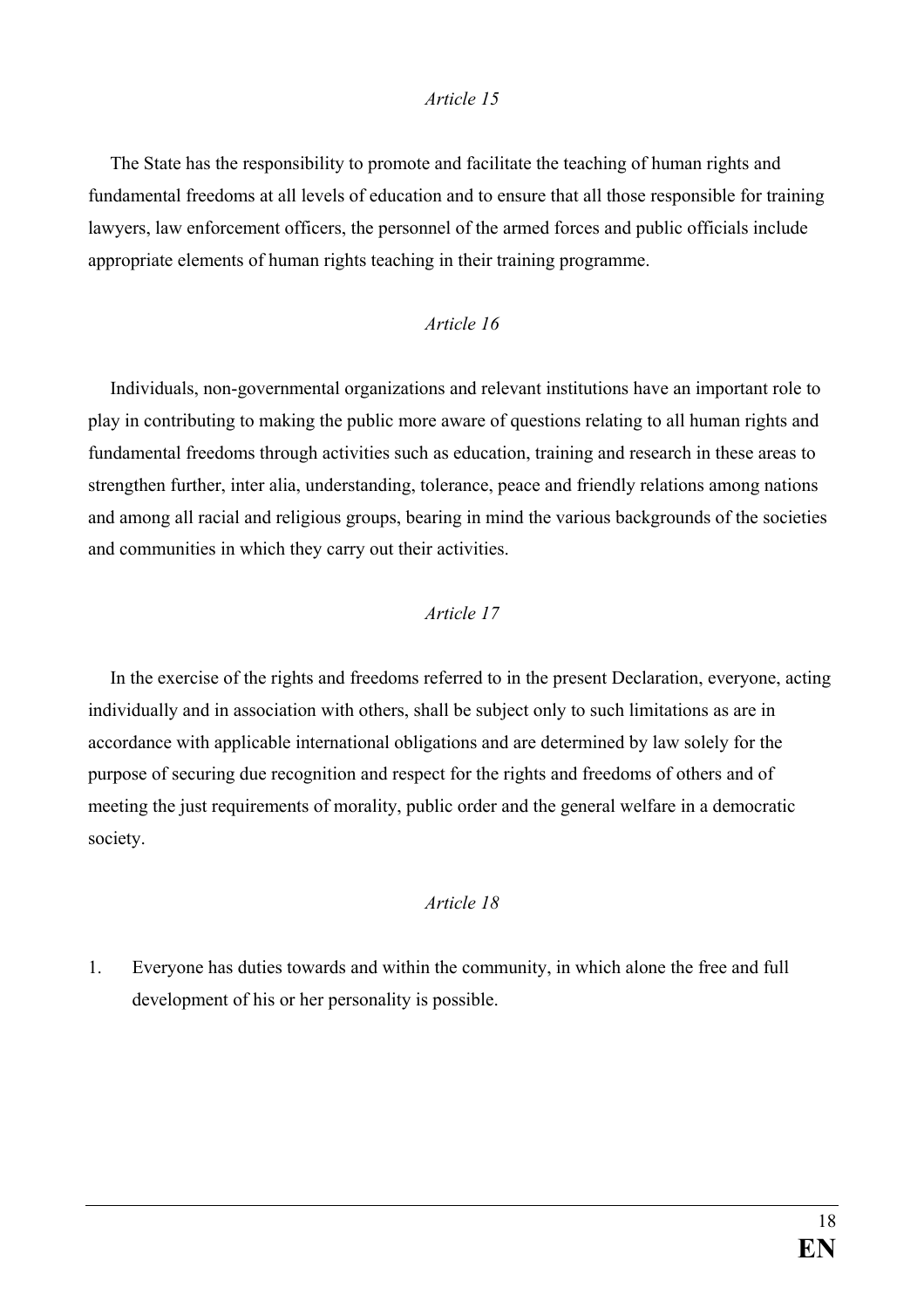- 2. Individuals, groups, institutions and non-governmental organizations have an important role to play and a responsibility in safeguarding democracy, promoting human rights and fundamental freedoms and contributing to the promotion and advancement of democratic societies, institutions and processes.
- 3. Individuals, groups, institutions and non-governmental organizations also have an important role and a responsibility in contributing, as appropriate, to the promotion of the right of everyone to a social and international order in which the rights and freedoms set forth in the Universal Declaration of Human Rights and other human rights instruments can be fully realized.

Nothing in the present Declaration shall be interpreted as implying for any individual, group or organ of society or any State the right to engage in any activity or to perform any act aimed at the destruction of the rights and freedoms referred to in the present Declaration.

# *Article 20*

Nothing in the present Declaration shall be interpreted as permitting States to support and promote activities of individuals, groups of individuals, institutions or non-governmental organizations contrary to the provisions of the Charter of the United Nations.